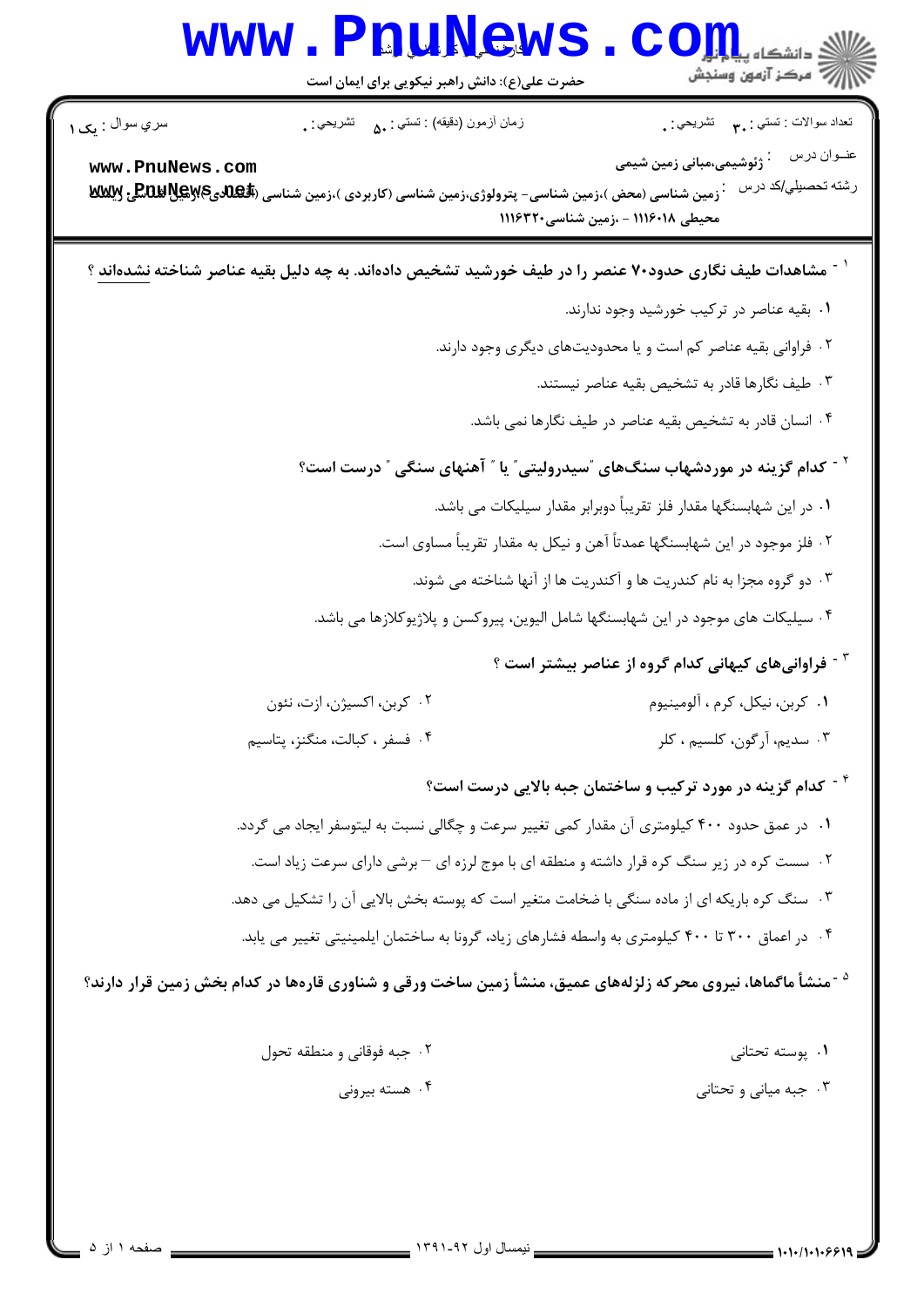|                                                                                                                                 | <b>WWW.PRUNEWS</b><br>حضرت علی(ع): دانش راهبر نیکویی برای ایمان است |                                                                                                                                          | $\text{COLL}_{\text{data}}$<br><i>إل<sup>7</sup> مرڪ</i> ز آزمون وسنڊش    |  |
|---------------------------------------------------------------------------------------------------------------------------------|---------------------------------------------------------------------|------------------------------------------------------------------------------------------------------------------------------------------|---------------------------------------------------------------------------|--|
| سري سوال : ۱ يک                                                                                                                 | زمان أزمون (دقيقه) : تستي : <sub>۵۰</sub> تشريحي : <sub>•</sub>     |                                                                                                                                          | تعداد سوالات : تستي : ٣ <b>. س</b> تشريحي : .                             |  |
| www.PnuNews.com                                                                                                                 |                                                                     | زمین شناسی (محض )،زمین شناسی- پترولوژی،زمین شناسی (کاربردی )،زمین شناسی ( <b>P.B.BY)EyvE و WWY</b><br>محیطی ۱۱۱۶۰۱۸ - ،زمین شناسی۲۲۰(۱۱۱ | عنــوان درس<br><sup>:</sup> ژئوشیمی،مبانی زمین شیمی<br>رشته تحصيلي/كد درس |  |
|                                                                                                                                 |                                                                     |                                                                                                                                          | <sup>۶ -</sup> منظور از " کلارک " یک عنصر کدام است؟                       |  |
|                                                                                                                                 |                                                                     |                                                                                                                                          | ۰۱ درصد میانگین آن عنصر در پوسته زمین                                     |  |
|                                                                                                                                 |                                                                     | ۰۲ عاملی برای نشان دادن آن عنصر در داخل یک نهشته ویژه                                                                                    |                                                                           |  |
|                                                                                                                                 | ۰۳ عاملی که در بررسی مهاجرت و نهشت آن عنصر مفید می باشد.            |                                                                                                                                          |                                                                           |  |
|                                                                                                                                 |                                                                     | ۰۴ درصد میانگین آن عنصر در سنگهای آذرین، رسوبی و دگرگونی                                                                                 |                                                                           |  |
|                                                                                                                                 |                                                                     | در کل زمین بیشتر است؟ " - فرام عنصر (از نظر وزنی) در کل زمین بیشتر است " - "                                                             |                                                                           |  |
| ۰۴ آهن                                                                                                                          | ۰۳ منيزيم                                                           | ۰۲ سیلیسیم                                                                                                                               | ۰۱ اکسیژن                                                                 |  |
|                                                                                                                                 |                                                                     | عنصر کرم درپوسته زمین در چه گروهی طبقهبندی میشود؟                                                                                        |                                                                           |  |
| ۰۴ هيدروفيل                                                                                                                     | ۰۳ کالکوفیل                                                         | ۰۲ ليتوفيل                                                                                                                               | ٠١. اتموفيل                                                               |  |
|                                                                                                                                 |                                                                     | <sup>۹ -</sup> کدام گزینه از خواص محدود سیستم ترمودینامیک بوده و مستقل از مقدار ماده داخل سیستم است؟                                     |                                                                           |  |
| ۰۴ آنتروپی                                                                                                                      | ۰۳ حجم                                                              | ۰۲ جرم                                                                                                                                   | ۰۱ پتانسیل شیمیایی                                                        |  |
|                                                                                                                                 |                                                                     | <sup>۱۰ -</sup> اگر محتوی سیلیس  سنگی که دارای کلینوانستاتیت، آلبیت و ارتورکلاز است، به تدریج کاهش داده شود اولین واکنشی که              | اتفاق میافتد کدام است؟                                                    |  |
|                                                                                                                                 | ۰۲ تبدیل ارتوکلاز به لوسیت                                          |                                                                                                                                          | ٠١ تبديل آلييت به نفلين                                                   |  |
| ۰۴ تبديل آلبيت به لوسيت                                                                                                         |                                                                     |                                                                                                                                          | ٠٣ تبديل كلينوانستاتيت به فرستريت                                         |  |
| <sup>۱۱ -</sup> در جدول تناوبی برای یونهای مثبت با ساختمان الکترونی مشابه، شعاع های یونی با افزایش بار یونی چگونه تغییر مییابد؟ |                                                                     |                                                                                                                                          |                                                                           |  |
|                                                                                                                                 | ۰۲ کاهش مییابد.                                                     |                                                                                                                                          | ۰۱ افزایش مییابد.                                                         |  |
|                                                                                                                                 | ۰۴ گاهی افزایش و گاهی کاهش مییابد.                                  |                                                                                                                                          | ۰۳ تغییری نمیکند.                                                         |  |
|                                                                                                                                 |                                                                     |                                                                                                                                          | <sup>۱۲ -</sup> عامل مهم در ایزومورفیسم کدام است؟                         |  |
|                                                                                                                                 |                                                                     | ۰۱ عمدتاً مشابهت در روابط اندازهای یونهای مختلف است.                                                                                     |                                                                           |  |
|                                                                                                                                 |                                                                     | ۰۲ عمدتاً مشابهت در رفتار شیمیایی یونهای مختلف است.                                                                                      |                                                                           |  |
|                                                                                                                                 |                                                                     | ۰۳ عمدتاً مشابهت در رفتار ژئوشیمیایی یونهای مختلف است.                                                                                   |                                                                           |  |
|                                                                                                                                 |                                                                     | ۰۴ مشابهت در روابط اندازهای و رفتار شیمیایی یونهای مختلف است.                                                                            |                                                                           |  |
|                                                                                                                                 |                                                                     |                                                                                                                                          |                                                                           |  |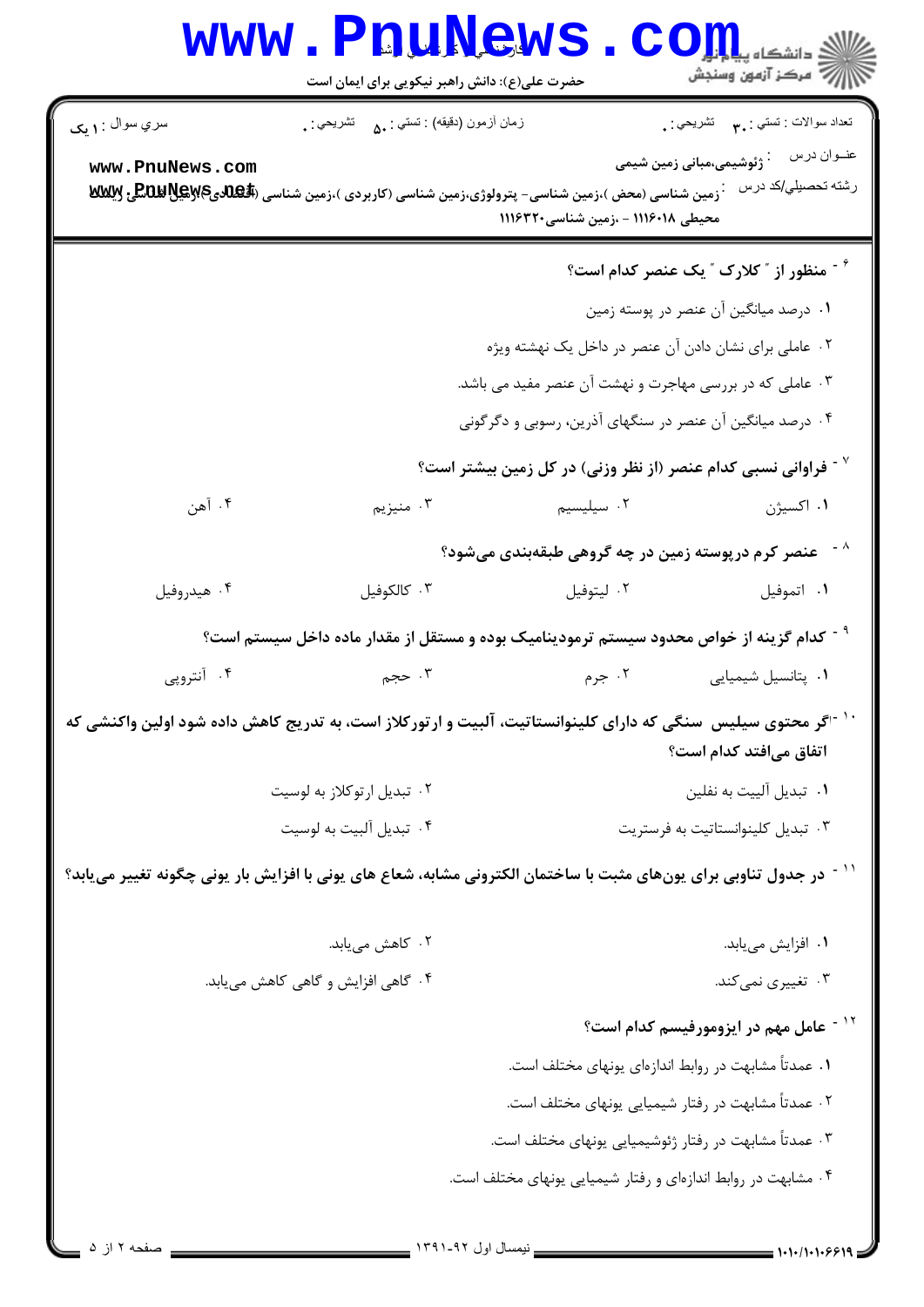|                                                                                                              | WWW.Phunews<br>حضرت علی(ع): دانش راهبر نیکویی برای ایمان است | $\text{COLL}_{\text{data}}$<br>رآ - مرڪز آزمون وسنڊش                                                                                                                                                                          |  |  |
|--------------------------------------------------------------------------------------------------------------|--------------------------------------------------------------|-------------------------------------------------------------------------------------------------------------------------------------------------------------------------------------------------------------------------------|--|--|
| سري سوال : ۱ يک                                                                                              | زمان أزمون (دقيقه) : تستي : ۵۰       تشريحي : .              | تعداد سوالات : تستي : ٣ <b>. س</b> تشريحي : .                                                                                                                                                                                 |  |  |
| www.PnuNews.com                                                                                              |                                                              | عنــوان درس<br><sup>:</sup> ژئوشیمی،مبانی زمین شیمی<br>رشته تحصبلي/كد درس<br>ّ زمین شناسی (محض )،زمین شناسی- پترولوژی،زمین شناسی (کاربردی )،زمین شناسی ( <b>P.B.W.By)&amp;WE و WX</b> Y<br>محیطی ۱۱۱۶۰۱۸ - ،زمین شناسی۲۲۰(۱۱۱ |  |  |
|                                                                                                              |                                                              | <sup>۱۳ -</sup> اکسید آلومینیوم در چه سنگهایی کاهش بیشتری نشان میدهد؟                                                                                                                                                         |  |  |
|                                                                                                              | ۰۲ آنورتوزیتها                                               | ۰۱ سنگهای واجد فلدسپات یا فلدسپاتوئید                                                                                                                                                                                         |  |  |
|                                                                                                              | ۰۴ سنگهای اولترابازیک                                        | ۰۳ سنگهای واجد نفلین زیاد                                                                                                                                                                                                     |  |  |
| در فرآیند تبلور یک ماگما، فلور(F) و هیدروکسیل (OH) به عنوان دو ماده فرار در ساختمان چه کانیهایی داخل میشوند؟ |                                                              |                                                                                                                                                                                                                               |  |  |
|                                                                                                              | ٠٢ پيروكسن – لابرادور                                        | ۰۱ اليوين و بيوتيت                                                                                                                                                                                                            |  |  |
|                                                                                                              | ۰۴ هورنبلند و بیوتیت                                         | ۰۳ آندزین و الیگوکلاز                                                                                                                                                                                                         |  |  |
|                                                                                                              |                                                              | <sup>۱۵ -</sup> کدام گزینه در مورد ماهیت یک ماده مذاب سیلیکاتی درست است؟                                                                                                                                                      |  |  |
|                                                                                                              |                                                              | ٠١ آنتروپی سیلیکاتهای مذاب بسیار بالا میباشد.                                                                                                                                                                                 |  |  |
|                                                                                                              |                                                              | ۰۲ اتمها یا یونهای سیلیکات های مذاب درجهای از نظم دارا میباشند.                                                                                                                                                               |  |  |
|                                                                                                              |                                                              | ۰۳ درجه نظم سیلیکات مذاب از نوع جامد آن تفاوت زیادی دارد.                                                                                                                                                                     |  |  |
|                                                                                                              |                                                              | ۰۴ ویسکوزیته (گرانروی) ماده مذاب سیلیکاتی زیاد نیست.                                                                                                                                                                          |  |  |
|                                                                                                              |                                                              | <sup>۱۶ -</sup> در توالی واکنشی بوون (Bowen)، کدام کانیها اولین فازهایی هستند که از تبلور یک ماگمای بازالتی حاصل میشوند؟                                                                                                      |  |  |
|                                                                                                              | ۰۲ پیروکسن-لابرادور                                          | ٠١. اليوين و بيتونيت                                                                                                                                                                                                          |  |  |
|                                                                                                              | ۰۴ مسکویت- زئولیت                                            | ۰۳ هورتبلند- آندزین                                                                                                                                                                                                           |  |  |
|                                                                                                              |                                                              | <sup>۱۷ -</sup> عناصر سزیم ، روبیدیم و باریم عمدتاً درچه سنگهایی یافت میشوند؟                                                                                                                                                 |  |  |
|                                                                                                              | ۰۲ سنگهای آندزیتی                                            | ۰۱ سنگهای گرانیتی                                                                                                                                                                                                             |  |  |
|                                                                                                              | ۰۴ سنگهای پریدوتیتی                                          | ۰۳ سنگهای بازالتی                                                                                                                                                                                                             |  |  |
|                                                                                                              |                                                              | <sup>۱۸ -</sup> تغییر از سنگ مادر به خاک معمولاً با کاهش مشخص کدام عناصر همراه است؟                                                                                                                                           |  |  |
|                                                                                                              | ۰۲ آلومينيوم ، آهن                                           | ٠١. كلسيم ، منيزيم                                                                                                                                                                                                            |  |  |
|                                                                                                              | ۰۴ سیلیسیم ، آلومینیوم                                       | ۰۳ سیلیسیم ، آهن                                                                                                                                                                                                              |  |  |
|                                                                                                              |                                                              | <sup>۱۹ -</sup> کدام گزینه ترتیب فراوانی سنگهای رسوبی معمولی را درست نشان میدهد؟ (از راست به چب)                                                                                                                              |  |  |
|                                                                                                              | ۰۲ ماسه سنگ، شیل، سنگ آهک                                    | ۰۱ شیل، سنگ آهک، ماسه سنگ                                                                                                                                                                                                     |  |  |
|                                                                                                              | ۰۴ شیل، ماسه سنگ، سنگ آهک                                    | ۰۳ سنگ آهک، شیل، ماسه سنگ                                                                                                                                                                                                     |  |  |
|                                                                                                              |                                                              |                                                                                                                                                                                                                               |  |  |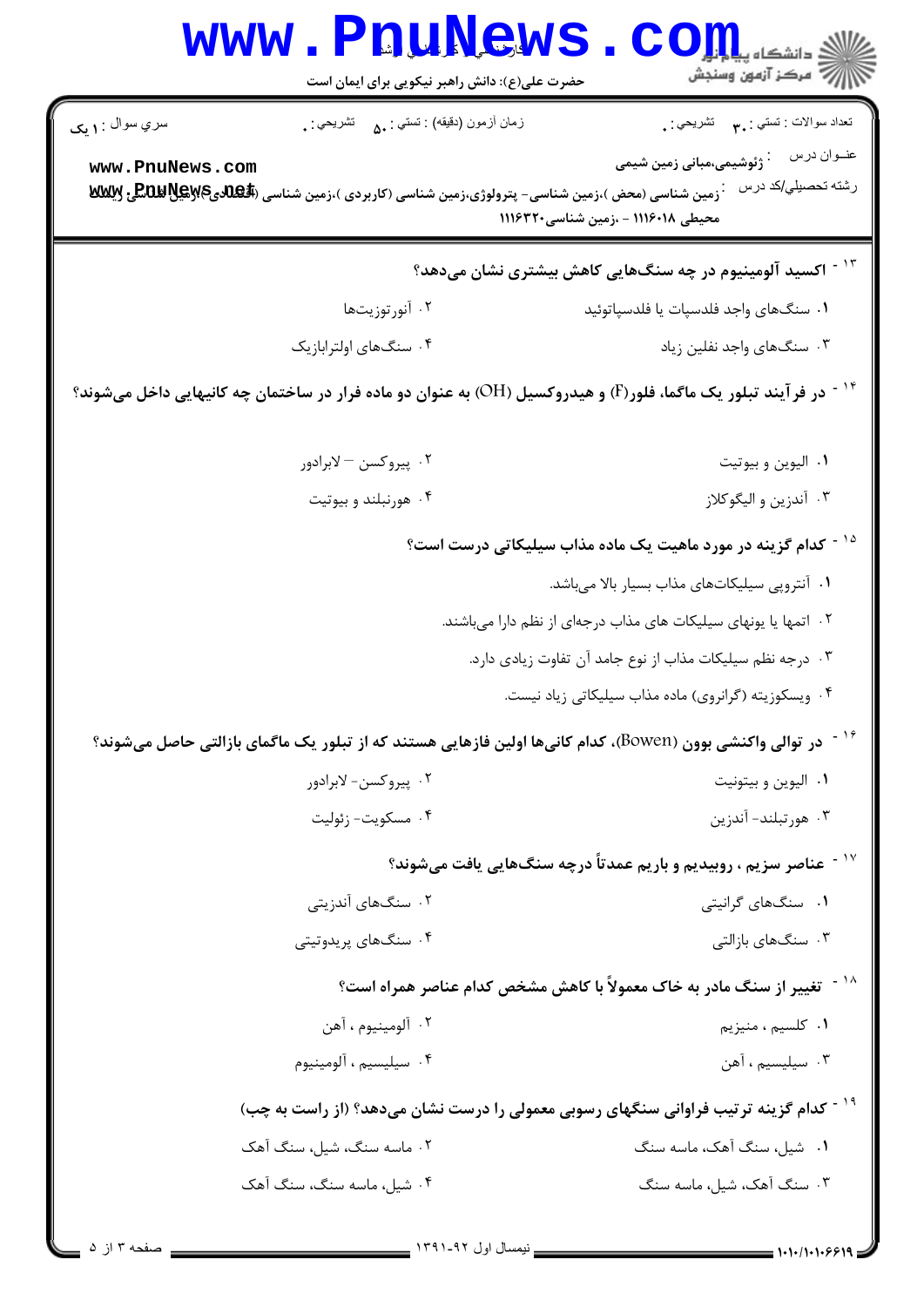|                 | حضرت علی(ع): دانش راهبر نیکویی برای ایمان است                                                                               |                                                                           | ر آمرڪز آزمون وسنڊش                                                     |
|-----------------|-----------------------------------------------------------------------------------------------------------------------------|---------------------------------------------------------------------------|-------------------------------------------------------------------------|
| سري سوال : ۱ يک | زمان أزمون (دقيقه) : تستي : هي       تشريحي : .                                                                             |                                                                           | نعداد سوالات : تستبي : پم       تشريحي : .                              |
| www.PnuNews.com |                                                                                                                             |                                                                           | عنــوان درس<br>.<br>· ژئوشیمی،مبانی زمین شیمی                           |
|                 | زمین شناسی (محض )،زمین شناسی- پترولوژی،زمین شناسی (کاربردی )،زمین شناسی ( <b>لَكَـللایِگَالالَـلَـلَّـلِّي لِالِلالَّلا</b> | محیطی ۱۱۱۶۰۱۸ - ،زمین شناسی۲۲۰(۱۱۱                                        | رشته تحصيلي/كد درس                                                      |
|                 | شرایط محیطی تشکیل فلدسپاتهای قلیایی (نظیر آلبیت ، ارتوز و میکروکلین) در سطح زمین یا نزدیک آن کدام است؟                      |                                                                           |                                                                         |
|                 | ۰۲ محیط های اسیدی                                                                                                           |                                                                           | ۰۱ محیط های با PH=4                                                     |
|                 | ۰۴ محیط های قلیایی                                                                                                          |                                                                           | ۰۳ محیط های خنثی                                                        |
|                 | <sup>۲۱ -</sup> رخداد قابل توجه جانشینی اتمی و گستردگی شبکه ساختمانی مربوط به کدام کانی رسی است؟                            |                                                                           |                                                                         |
| ۰۴ هالوئيزيت    | ۰۳ مونتموريونيت                                                                                                             | ۰۲ ایلیت                                                                  | ۰۱ كائولينيت                                                            |
| اتفاق میافتد؟   | <sup>۲۲ -</sup> ژئوشیمی فرآیندهای رسوبی عبارت از ژئوشیمی واکنشهایی است که در حضور….                                         |                                                                           |                                                                         |
| ۰۴ اسیدهای آلی  | ۰۳ آب                                                                                                                       | ۰۲ گازکربنیک                                                              | ۰۱ اکسیژن                                                               |
|                 | <sup>۲۳ -</sup> کدام گزینه در مورد عناصر با پتانسیل یونی پایین (مثلاً سدیم، کلسیم، منیزیم) درست است؟                        |                                                                           |                                                                         |
|                 |                                                                                                                             | ۰۱ تشکیل آنیونهای محتوی اکسیژن را میدهند که معمولاً دوباره قابل حل هستند. |                                                                         |
|                 | ۰۲ از طریق هیدورلیز ته نشست میشوند و یونهای آنها با گروههای OH همراه میباشند.                                               |                                                                           |                                                                         |
|                 |                                                                                                                             | ۰۳ بار الکتریکی زیاد و شعاع یونی کوچکی دارند و اکسید آنها اسیدی است.      |                                                                         |
|                 |                                                                                                                             | ۰۴ در اثنای فرآیندهای هوازدگی و انتقال، محلول باقی میمانند.               |                                                                         |
|                 |                                                                                                                             |                                                                           | <sup>۲۴ -</sup> قابلیت حل آهن در چه شرایط محیطی کمتر است؟               |
|                 | ۰۲ در آب رودخانه نسبت به آب دریا                                                                                            |                                                                           | $ph=8.5$ ، در شرايط ph=6 نسبت به 9.5-                                   |
|                 | ۰۴ در آب دریا نسبت به آب تورب زار                                                                                           |                                                                           | ۰۳ در آبهای معدنی نسبت به آبهای قلیایی                                  |
|                 |                                                                                                                             |                                                                           | <sup>۲۵ -</sup> وقتی گفته میشود حصار سنگ آهک در 7.8=pH است، منظور چیست؟ |
|                 |                                                                                                                             | ۰۱ در pH بالاتر از آن کلسیت به آسانی حل میشود.                            |                                                                         |
|                 |                                                                                                                             | ۰۲ در pH پایینتر از آن کلسیت به آسانی رسوب میکند. $\,$                    |                                                                         |
|                 | ۰۳ مرزی است که یک طرف آن حضور کلسیت و طرف دیگر  غیبت آن را نشان میدهد.                                                      |                                                                           |                                                                         |
|                 |                                                                                                                             | ۰۴ سنگ آهک در بالای این حصار محلول و در زیر آن نامحلول است.               |                                                                         |
|                 | <sup>۲۶ -</sup> دودها، امولسیونها و ژلها به ترتیب مربوط به کدام سیستم انتشاری یا کلوئیدی هستند؟                             |                                                                           |                                                                         |
|                 | ٠٢ جامد- گاز ، مايع – مايع و جامد- مايع                                                                                     |                                                                           | ٠١ مايع- گاز، مايع- مايع و جامد- مايع                                   |
|                 | ۰۴ مایع-مایع، مایع – گاز و جامد – گاز                                                                                       |                                                                           | ٠٣ جامد- مايع ، مايع- گاز و مايع- مايع                                  |